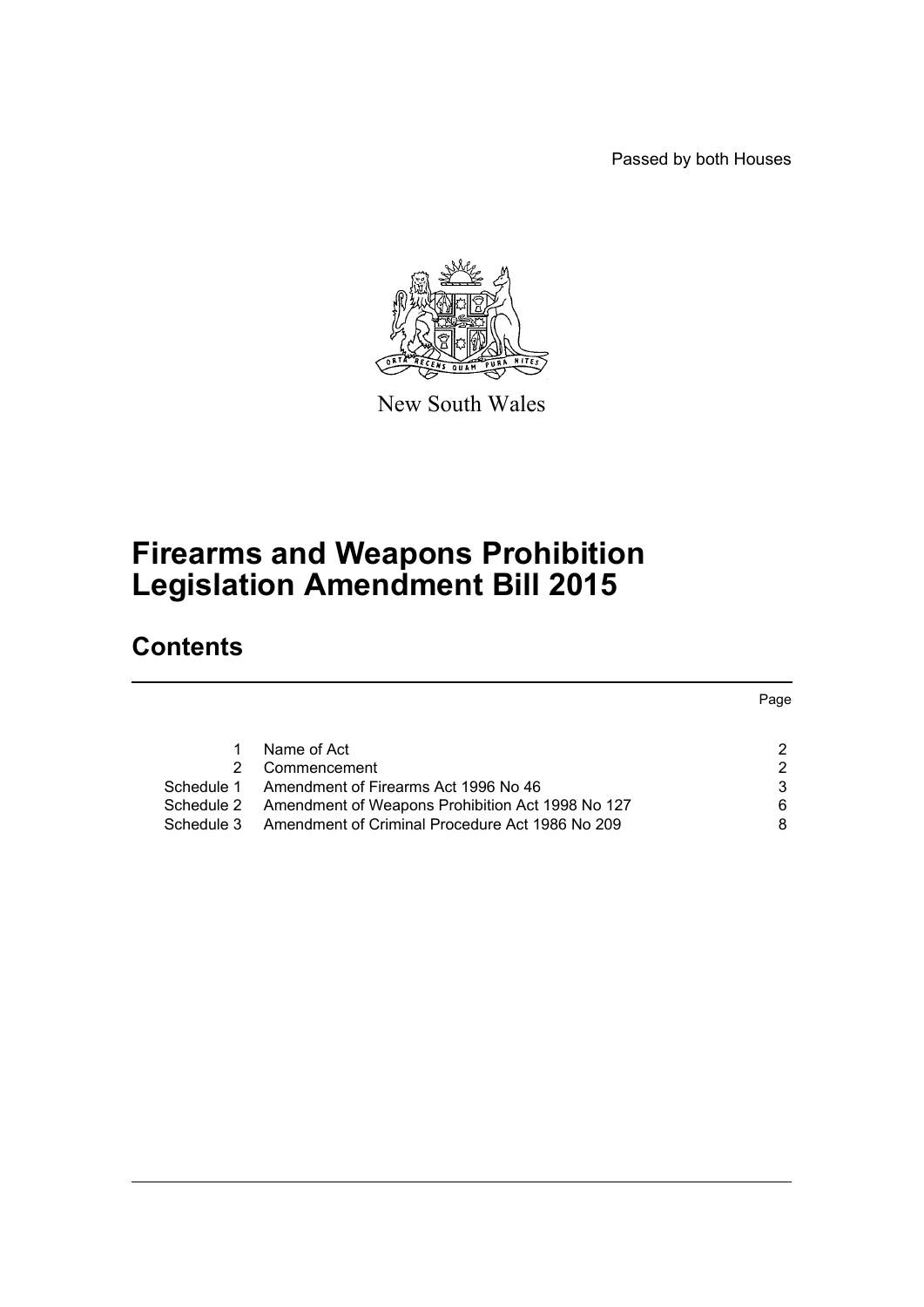*I certify that this public bill, which originated in the Legislative Assembly, has finally passed the Legislative Council and the Legislative Assembly of New South Wales.*

> *Clerk of the Legislative Assembly. Legislative Assembly, Sydney,* , 2015



New South Wales

# **Firearms and Weapons Prohibition Legislation Amendment Bill 2015**

Act No , 2015

An Act to amend the *Firearms Act 1996* and the *Weapons Prohibition Act 1998* to make further provision with respect to the regulation and control of firearms and prohibited weapons; and for other purposes.

See also the *Security Industry Amendment (Regulation of Training Organisations) Act 2015*.

*I have examined this bill and find it to correspond in all respects with the bill as finally passed by both Houses.*

*Assistant Speaker of the Legislative Assembly.*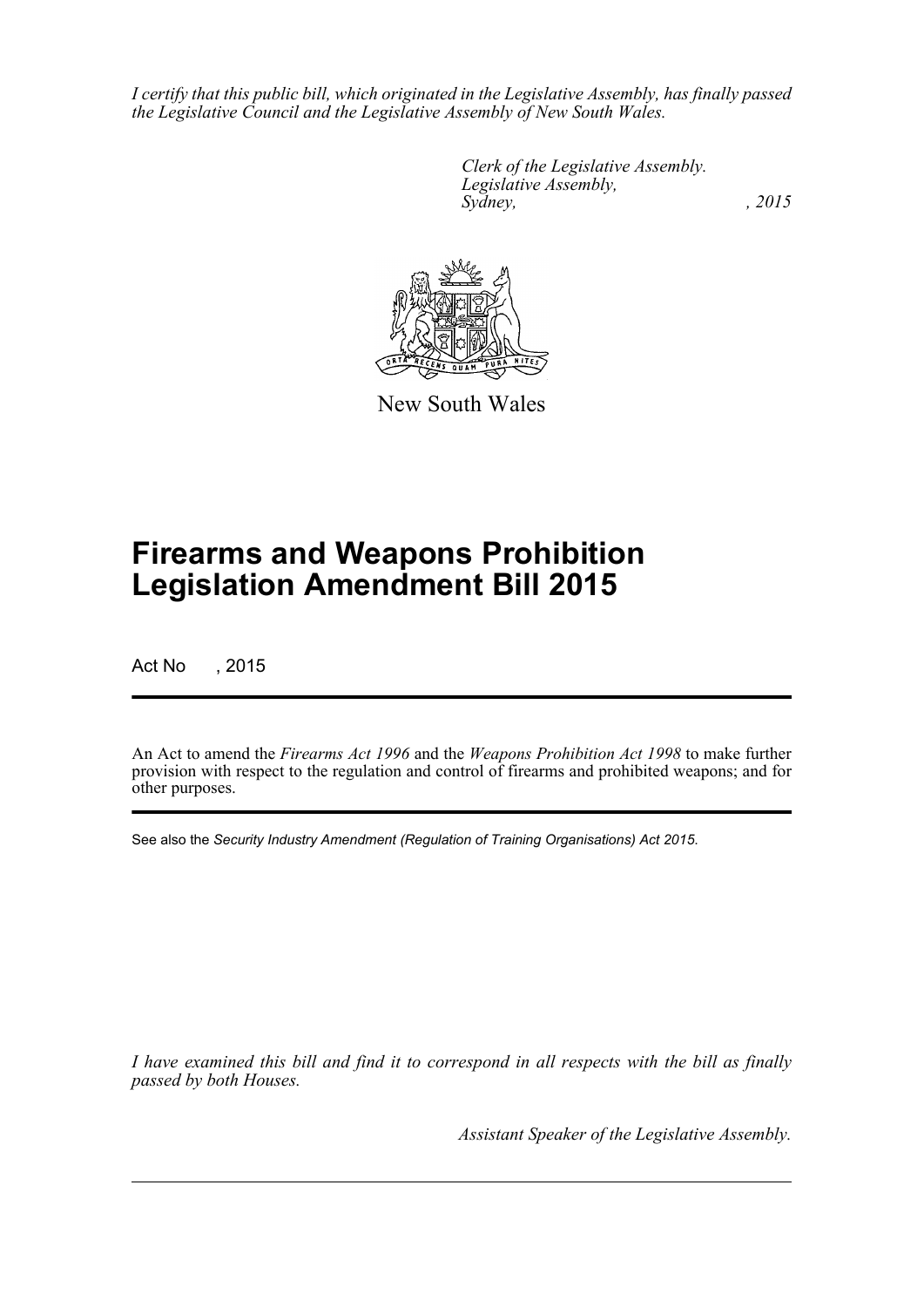# <span id="page-2-0"></span>**The Legislature of New South Wales enacts:**

# **1 Name of Act**

This Act is the *Firearms and Weapons Prohibition Legislation Amendment Act 2015*.

## <span id="page-2-1"></span>**2 Commencement**

This Act commences on the date of assent to this Act.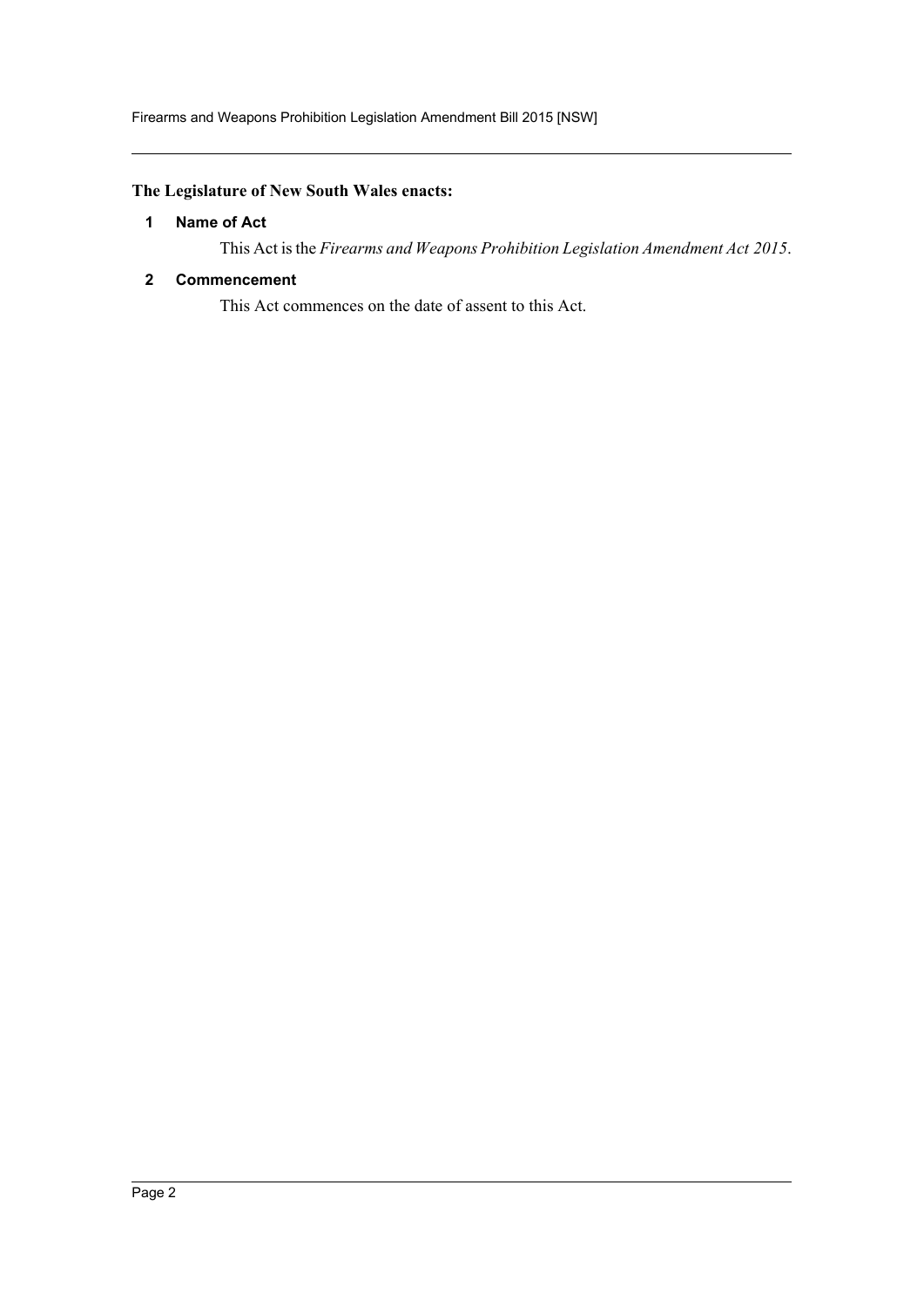# <span id="page-3-0"></span>**Schedule 1 Amendment of Firearms Act 1996 No 46**

# **[1] Section 10 Applications for licences**

Insert after section 10 (3):

(4) Section 12 of the *Criminal Records Act 1991* does not apply in relation to an application for a licence.

# **[2] Section 30 General provisions relating to permits**

Insert after section 30 (9):

(10) Section 12 of the *Criminal Records Act 1991* does not apply in relation to an application for a permit.

# **[3] Section 36 Unregistered firearms**

Omit "imprisonment for 10 years" from section 36 (1).

Insert instead "imprisonment for 14 years".

# **[4] Section 50 Acquisition of firearms**

Omit "imprisonment for 10 years". Insert instead "imprisonment for 14 years".

# **[5] Section 50AA Acquisition of firearm parts**

Omit "imprisonment for 10 years" from section 50AA (2). Insert instead "imprisonment for 14 years".

# **[6] Section 51BA Restrictions on supply of firearm parts**

Omit "imprisonment for 10 years" from section 51BA (2). Insert instead "imprisonment for 14 years".

# **[7] Sections 51F and 51G**

Insert after section 51E:

# **51F Possession of digital blueprints for manufacture of firearms**

- (1) A person must not possess a digital blueprint for the manufacture of a firearm on a 3D printer or on an electronic milling machine. Maximum penalty: imprisonment for 14 years.
- (2) Subsection (1) does not apply to a person who is:
	- (a) authorised by a licence or permit to manufacture the firearm concerned, or
	- (b) acting in the ordinary course of the person's duties as a member (other than a police officer) of the Police Force.
- (3) In this section:

*digital blueprint* means any type of digital (or electronic) reproduction of a technical drawing of the design of an object.

*possession*, of a digital blueprint, includes the following:

(a) possession of a computer or data storage device holding or containing the blueprint or of a document in which the blueprint is recorded,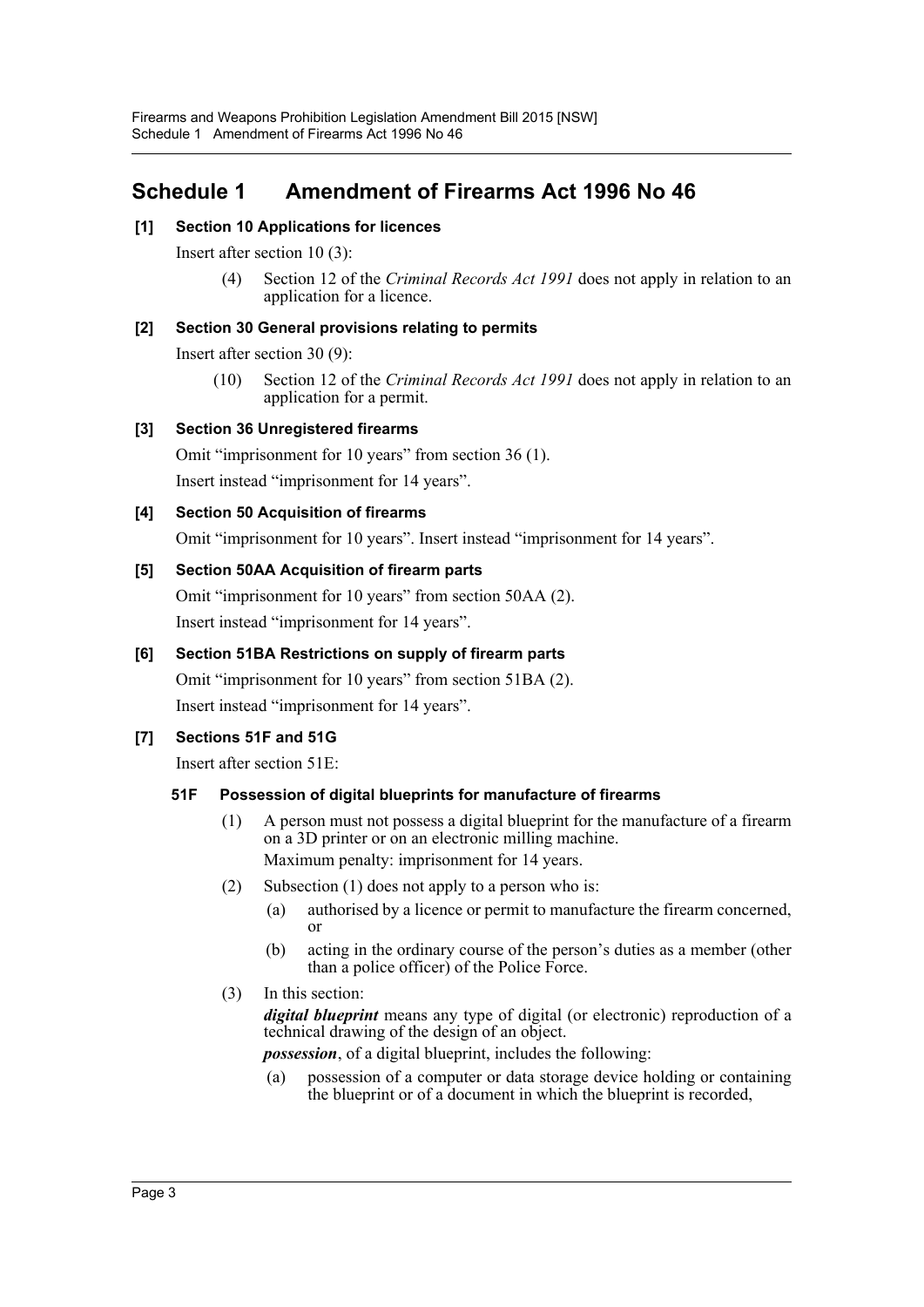(b) control of the blueprint held in a computer that is in the possession of another person (whether the computer is in this jurisdiction or outside this jurisdiction).

#### **51G Defences for offences under section 51F**

#### (1) **Innocent production, dissemination or possession**

It is a defence to a prosecution for an offence under section 51F if the defendant proves that the defendant did not know, and could not reasonably be expected to have known, that the defendant possessed the digital blueprint concerned.

(2) It is a defence to a prosecution for an offence under section 51F if the defendant proves that the digital blueprint concerned came into the defendant's possession unsolicited and the defendant, as soon as the defendant became aware of its nature, took reasonable steps to get rid of it.

#### (3) **Public benefit**

It is a defence to a prosecution for an offence under section 51F if the defendant proves that the conduct engaged in by the defendant:

- (a) was of public benefit, and
- (b) did not extend beyond what was of public benefit.
- (4) Conduct is of public benefit if, and only if, the conduct is necessary for or of assistance in:
	- (a) enforcing or administering a law of the State, or of another State, a Territory or the Commonwealth, or
	- (b) monitoring compliance with, or investigating a contravention of, a law of the State, or of another State, a Territory or the Commonwealth, or
	- (c) the administration of justice.
- (5) The question of whether a person's conduct is of public benefit is a question of fact and the person's motives for engaging in the conduct are irrelevant.

#### (6) **Approved research**

It is a defence to a prosecution for an offence under section 51F if the defendant proves that the conduct engaged in by the defendant:

- (a) was necessary for or of assistance in conducting scientific, medical, educational, military or law enforcement research that has been approved by the Attorney General in writing for the purposes of this section, and
- (b) did not contravene any conditions of that approval.

#### **[8] Section 51H**

Insert in appropriate order:

#### **51H Stolen firearms or firearm parts**

- (1) A person must not use, supply, acquire or possess a stolen firearm or firearm part or give possession of a stolen firearm or firearm part to another person. Maximum penalty: imprisonment for 14 years.
- (2) It is a defence to a prosecution for an offence under this section if the defendant proves that the defendant did not know, and could not reasonably be expected to have known, that the firearm or firearm part concerned was stolen.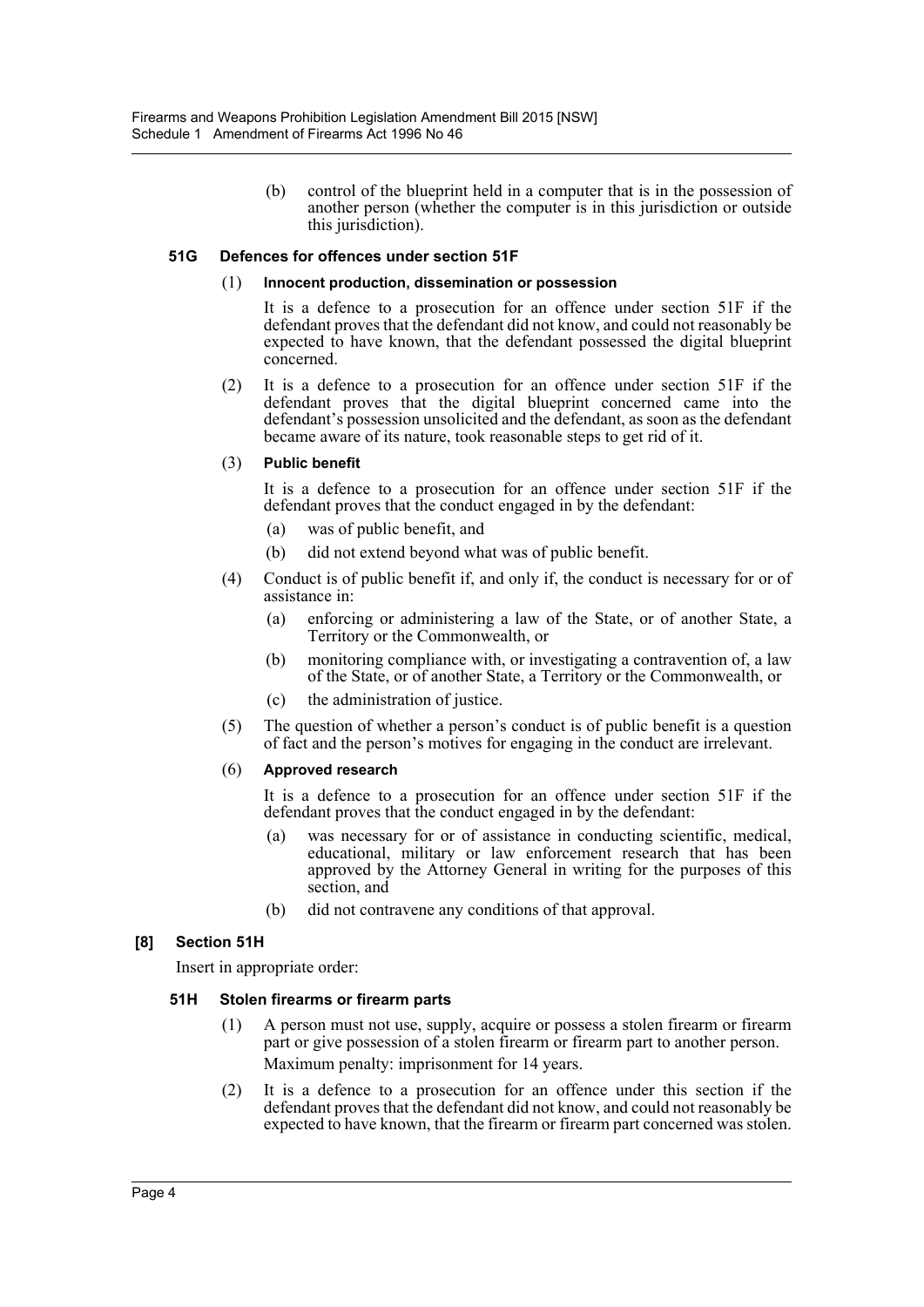(3) This section applies in relation to a stolen firearm or firearm part whether it was stolen before or after the commencement of this section.

# **[9] Section 62 Shortening firearms**

Omit "imprisonment for 10 years" from section 62 (1). Insert instead "imprisonment for 14 years".

## **[10] Section 63 Converting firearms**

Omit "imprisonment for 10 years" wherever occurring. Insert instead "imprisonment for 14 years".

## **[11] Section 66**

Omit the section. Insert instead:

## **66 Defaced or altered firearms or firearm parts**

- (1) A person must not, unless authorised by the Commissioner to do so:
	- (a) deface or alter any number, letter or identification mark on any firearm or firearm part, or
	- (b) use, supply, acquire or possess a defaced firearm or give possession of a defaced firearm to another person, or
	- (c) supply, acquire or possess a defaced firearm part or give possession of a defaced firearm part to another person.

Maximum penalty: imprisonment for 14 years.

- (2) It is a defence to a prosecution for an offence under subsection  $(1)$  (b) or (c) if the defendant proves that the defendant did not know, and could not reasonably be expected to have known, that the firearm or firearm part was a defaced firearm or defaced firearm part (as the case requires).
- (3) In this section:

*defaced firearm* means a firearm on which any number, letter or identification mark has been defaced or altered.

*defaced firearm part* means a firearm part on which any number, letter or identification mark has been defaced or altered.

#### **[12] Section 70 False or misleading applications**

Omit "imprisonment for 10 years". Insert instead "imprisonment for 14 years".

#### **[13] Section 84 Proceedings for offences**

Insert "51F, 51H," after "51E," in section 84 (2).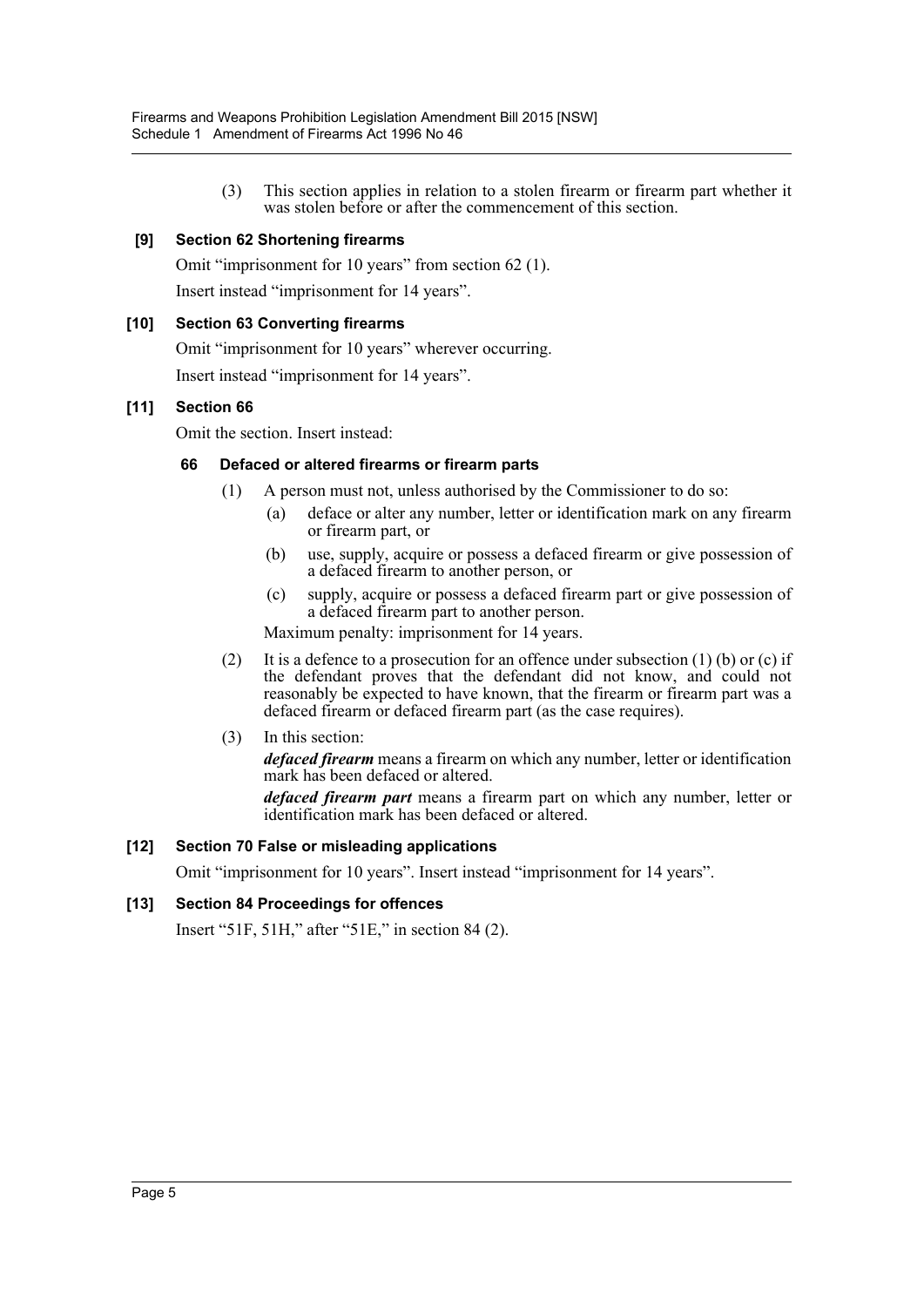# <span id="page-6-0"></span>**Schedule 2 Amendment of Weapons Prohibition Act 1998 No 127**

## **[1] Sections 25B and 25C**

Insert after section 25A:

#### **25B Possession of digital blueprints for manufacture of prohibited weapons**

- (1) A person must not possess a digital blueprint for the manufacture of a prohibited weapon on a 3D printer or on an electronic milling machine. Maximum penalty: imprisonment for 14 years.
- (2) Subsection (1) does not apply to a person who is:
	- (a) authorised by a permit to manufacture the prohibited weapon concerned, or
	- (b) acting in the ordinary course of the person's duties as a member (other than a police officer) of the Police Force.
- (3) In this section:

*digital blueprint* means any type of digital (or electronic) reproduction of a technical drawing of the design of an object.

*possession*, of a digital blueprint, includes the following:

- (a) possession of a computer or data storage device holding or containing the blueprint or of a document in which the blueprint is recorded,
- (b) control of the blueprint held in a computer that is in the possession of another person (whether the computer is in this jurisdiction or outside this jurisdiction).

#### **25C Defences for offences under section 25B**

#### (1) **Innocent production, dissemination or possession**

It is a defence to a prosecution for an offence under section 25B if the defendant proves that the defendant did not know, and could not reasonably be expected to have known, that the defendant possessed the digital blueprint concerned.

(2) It is a defence to a prosecution for an offence under section 25B if the defendant proves that the digital blueprint concerned came into the defendant's possession unsolicited and the defendant, as soon as the defendant became aware of its nature, took reasonable steps to get rid of it.

#### (3) **Public benefit**

It is a defence to a prosecution for an offence under section 25B if the defendant proves that the conduct engaged in by the defendant:

- (a) was of public benefit, and
- (b) did not extend beyond what was of public benefit.
- (4) Conduct is of public benefit if, and only if, the conduct is necessary for or of assistance in:
	- (a) enforcing or administering a law of the State, or of another State, a Territory or the Commonwealth, or
	- (b) monitoring compliance with, or investigating a contravention of, a law of the State, or of another State, a Territory or the Commonwealth, or
	- (c) the administration of justice.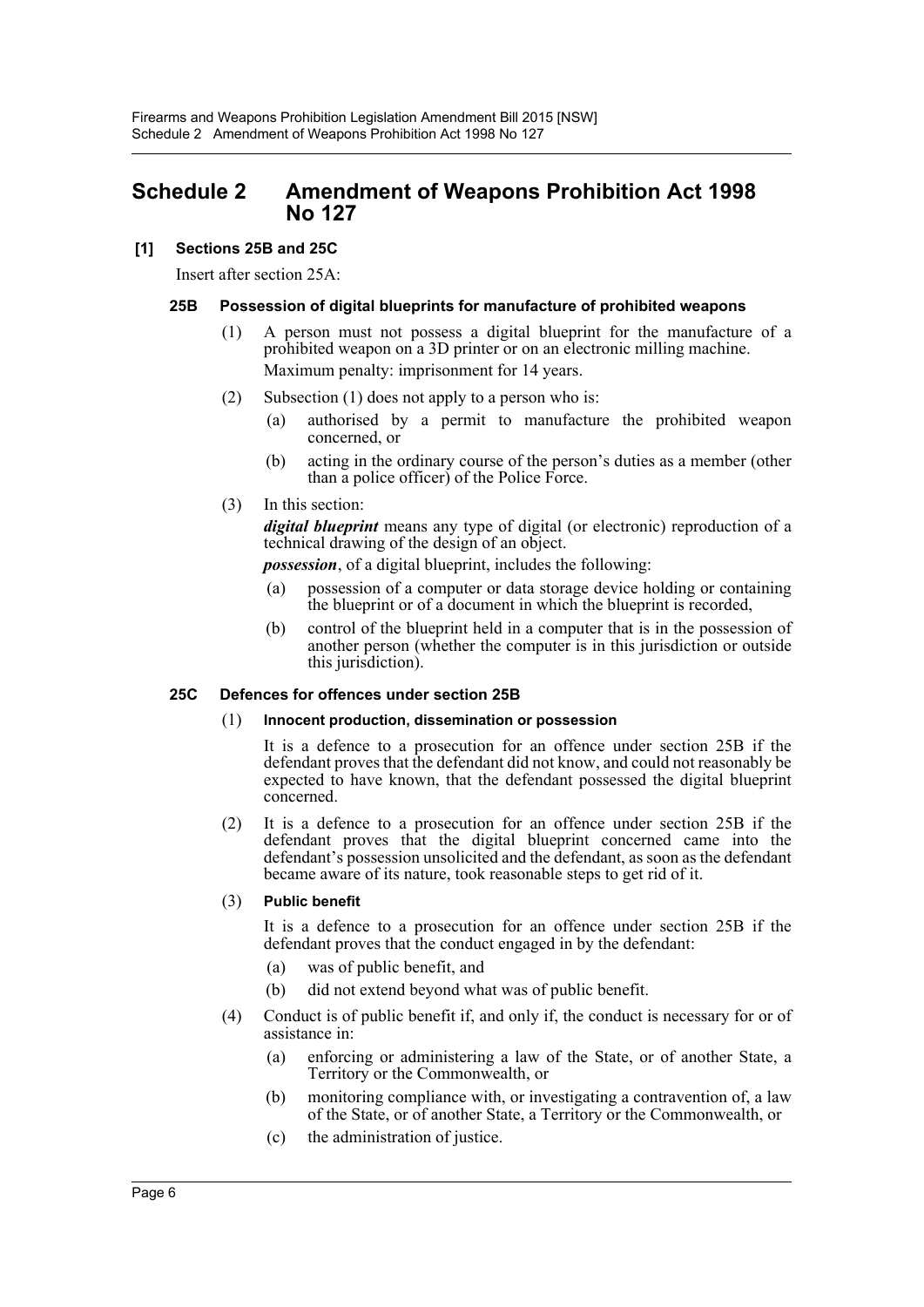(5) The question of whether a person's conduct is of public benefit is a question of fact and the person's motives for engaging in the conduct are irrelevant.

#### (6) **Approved research**

It is a defence to a prosecution for an offence under section 25B if the defendant proves that the conduct engaged in by the defendant:

- (a) was necessary for or of assistance in conducting scientific, medical, educational, military or law enforcement research that has been approved by the Attorney General in writing for the purposes of this section, and
- (b) did not contravene any conditions of that approval.

## **[2] Section 43 Proceedings for offences**

Insert "25B (1)," after "25A (1)," in section 43 (2).